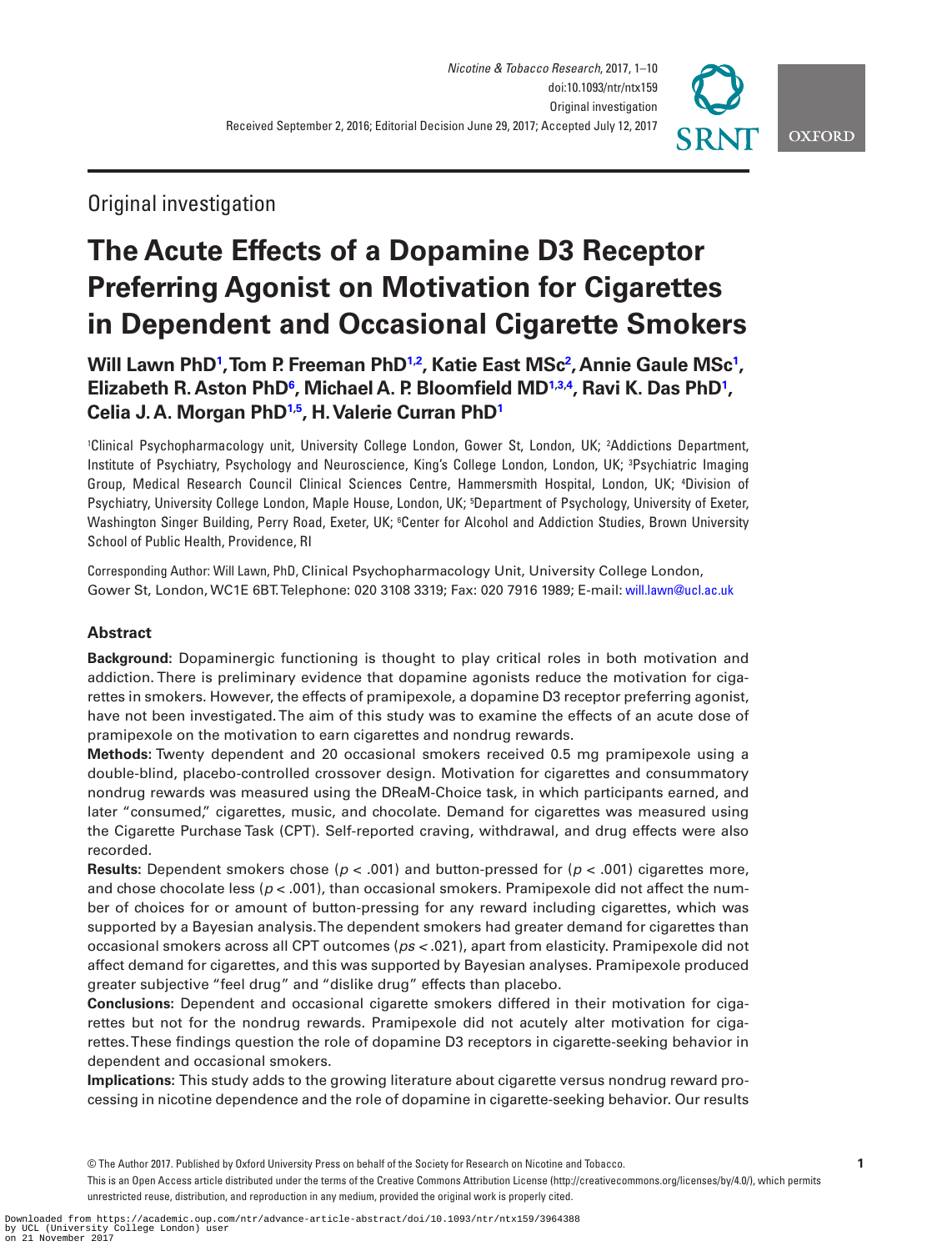suggest nicotine dependence is associated with a hypersensitivity to cigarette rewards but not a hyposensitivity to nondrug rewards. Furthermore, our results question the importance of dopamine D3 receptors in motivational processing of cigarettes in occasional and dependent smokers.

## **Introduction**

Mesocorticolimbic dopamine functioning putatively plays a critical role in the reinforcing effects of recreational drugs, including nicotine,<sup>1</sup> and the motivation for and learning about nondrug rewards. $2-4$  Over the past few decades, drug addiction has come to be conceptualized as a condition stemming from perturbations in the dopamine system.<sup>5-7</sup> More recently, theories of addiction have emphasized the apparent concomitant increase in sensitivity to drug reward and decrease in sensitivity to nondrug reward.<sup>8</sup> Dopamine is hypothesized to underpin this balance between drug and nondrug reward processing.<sup>[9](#page-8-4)</sup> Nicotine dependence has been associated with neuroadaptations in the dopa-mine system,<sup>10,11</sup> a neural insensitivity to monetary reward<sup>[12,](#page-8-7)[13](#page-8-8)</sup> and an imbalance in the processing of cigarette and nondrug rewards[.14–16](#page-8-9)

Manipulation of the dopamine system is thus a promising avenue for the treatment of nicotine dependence. Indeed, bupropion, a dopamine and noradrenaline reuptake inhibitor, is efficacious in treating nicotine dependence. Bromocriptine, a dopamine D2 receptor preferring agonist, has been shown to acutely reduce ad libitum cigarette smoking[,17](#page-8-10) while extended use of bromocriptine was also associated with reduced cigarette smoking.<sup>18</sup>

Pramipexole is a non-ergot-derived dopamine agonist that binds to dopamine D2, D3, and D4 receptors, with the greatest affinity for the D3 receptor.[19](#page-8-12) Pramipexole is primarily used to treat Parkinson's disease due to its activation of dopamine receptors in the degenerating basal ganglia. At low doses (e.g., 0.5 mg oral in humans), pramipexole is thought to act primarily on presynaptic autoreceptors such that it has an inhibitory effect on phasic dopamine firing[.20–22](#page-8-13) This reduction in phasic firing could theoretically lessen craving and hence decrease motivation for cigarettes.<sup>23</sup> Indeed, in nicotine-dependent individuals, 0.5 mg of pramipexole reduced attentional bias to cigarette images $24$  while enhancing motivation for monetary reward.<sup>25</sup>

Aspects of both cigarette<sup>26,27</sup> and nondrug reward processing<sup>[16,](#page-8-19)[28](#page-8-20)[,29](#page-9-0)</sup> significantly predict the success of smokers who are attempting to quit. Therefore, pharmacological treatments for nicotine dependence that simultaneously reduce motivation for cigarettes and augment motivation for alternative, nondrug rewards may be particularly efficacious.

In this study, we examined whether a single low (0.5 mg oral) dose of pramipexole would reduce dependent and occasional cigarette smokers' motivation for cigarettes. We utilized a newly designed task, the Drug Reward and Motivation-Choice (DReaM-Choice) task,<sup>14</sup> which measures motivation for both cigarette and consummatory nondrug rewards, using choices and repeated button-pressing. The DReaM-Choice has been shown to be sensitive to the level of nicotine dependence and acute nicotine abstinence. We also used a hypothetical cigarette purchase task  $(CPT)$ ,<sup>30</sup> which is a behavioral economic task that asks participants how many cigarettes they would buy for increasing amounts of money. Behavioral economics views addiction as a state in which the substance acquires higher value than alternative rewards; the CPT measures the relationship between cigarette consumption and cost, that is, demand for cigarettes. Purchase tasks are analogous to progressive ratio selfadministration tasks, but they are more efficient and have been used successfully in tobacco<sup>[30](#page-9-1)</sup> and marijuana<sup>31</sup> users.

We hypothesized that:

- 1. Pramipexole would reduce motivation for cigarettes and increase motivation for nondrug rewards in the DReaM-Choice task.
- 2. Pramipexole would reduce demand for cigarettes in the CPT.
- 3. Compared to occasional smokers, dependent smokers would be more motivated for cigarettes on the DReaM-Choice task and exhibit greater demand for cigarettes in the CPT.
- 4. Pramipexole would have differential effects on the occasional and dependent smokers' motivation to smoke cigarettes in both tasks. We did not hypothesize the direction of this interaction.

## **Methods**

#### Design and Participants

A double-blind, placebo-controlled, crossover design with a betweensubjects factor of group (dependent and occasional) and a withinsubject factor of drug (placebo and pramipexole) was used. Twenty dependent (10 women) and 20 occasional (10 women) cigarette smokers took part in the study. A power analysis showed that a total sample size of 22 would be sufficient to detect a between-within interaction of medium effect size  $(f = 0.25)$  and a correlation between repeated measures of 0.7 (based on Lawn et al.<sup>14</sup>), with an α of 0.05 and a power of 0.8. However, we proceeded with the larger total sample size of 40 as used previously with the DReaM-Choice task,<sup>14</sup> which gave us a power of 0.98 to detect an interaction with an effect size of f = 0.25. Having said that, if the correlation between repeated measures in this study was not as high as it was in the previous study (0.7), the power to detect the interaction would drop from 0.98.

Dependent smokers smoked on average ≥10 cigarettes/day and had a score of ≥5 on the Fagerstrom Test of Nicotine Dependence (FTND). Occasional smokers smoked on average 0.5–5 cigarettes per week and had an FTND score of 0. More detailed eligibility criteria can be found in the Supplementary material. The experiment was approved by University College London ethics committee, and all participants gave informed consent.

#### Assessments

#### **DReaM-Choice**

The DReaM-Choice (Figure 1)<sup>14</sup> task involves participants making a series of two-option choices between different rewards (cigarette, music, chocolate, and paper—a neutral commodity) and then working for the chosen option via repeated button-pressing. Points for each reward are accumulated throughout the task and are exchanged for *real* delivered rewards after the task has been completed, which can then be consumed in the laboratory.[14](#page-8-9) The Supplementary materials provide a detailed description of the updated version of the task.

In brief, the DReaM-Choice task measures two main outcomes: (1) the number of choices for each reward and (2) the average number of button-presses for each reward. [Figure 1](#page-2-0) depicts an example trial in which there is a choice between cigarette and chocolate, the cigarette is chosen, and then subsequently worked for.

After the task, participants received their delivered rewards and had 20 minutes to consume them. Every time they consumed 1 unit (¼ cigarette, 30s music, ½ chunk of chocolate) of a reward, they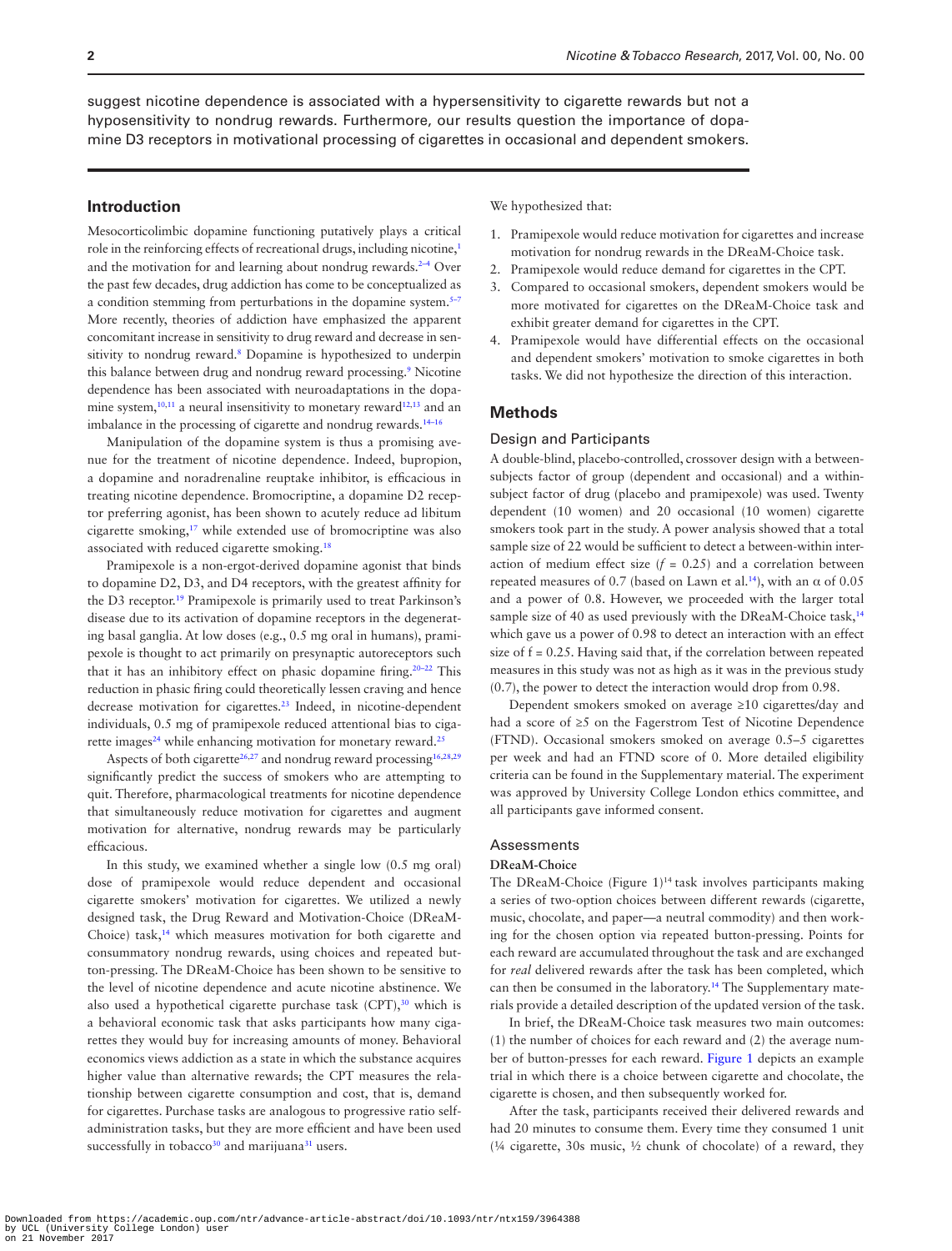

<span id="page-2-0"></span>**Figure 1.** (A) Diagrammatic representation of a single trial of the DReaM-Choice Task. It was designed to determine (1) the number of choices for each reward, which indexes "relative preference" and (2) the average number of button-presses for each reward, which indexes motivation. During the "choice stage", the cues were presented and a choice was made with button F (left option) or J (right option; unlimited time); during the "anticipate stage 1", the word of the reward, for example, "cigarette," was shown (0.5s); during the "anticipate stage 2," a small version of the cue was shown (4s); during the "respond stage," the spacebar was pressed as many times as desired with the nondominant little finger in 7s, $32$  in order to win points for the chosen reward; during the "feedback stage," feedback concerning the amount of points won was provided for 1s. Each of the 6 possible choices were presented 4 times in three blocks, making a total of 72 trials, with trial order pseudo-randomized and left/right cue position counterbalanced. (B) The cues used in the DReaM-Choice task to represent each reward. From left to right: cigarette, chocolate, music, and paper. The "delivered rewards" which were actually given to participants to consume after the DReaM-Choice task finished were Malboro Gold cigarettes (tar 6 mg and nicotine 0.5 mg), Cadbury's Dairy Milk chocolate, individually chosen music, $^{33}$  $^{33}$  $^{33}$  and pieces (~2cm²) of lined paper. Paper was included as a control commodity to demonstrate that the rewards were motivating relative to a control commodity.<sup>[14](#page-8-9),[34](#page-9-10)</sup>

reported their subjective liking (rated from −10 "extremely dislike" to +10 "extremely like"). However, we report only their subjective liking of the first "unit" of each reward consumed due to satiation effects.

#### **Cigarette Purchase Task**

The CPT[30](#page-9-1) assesses cigarette demand, or in other words, the relationship between cigarette consumption and cost.[30](#page-9-1) It is an analogue of a progressive ratio operant task, as consumption is investigated under progressively increasing financial cost. It is an established and well-validated task that is used to examine the behavioral economic concept of "demand" relating to cigarettes.<sup>[30,](#page-9-1)[35](#page-9-3)</sup> In this version, participants were asked how many cigarettes they would hypothetically buy for the next 3 hours at increasing prices.<sup>36</sup> Participants were asked "How many cigarettes would you smoke if they were each". Prices included: £0 (free), 1p, 2p, 5p, 10p, 15p, 20p, 25p, 30p, 35p, 40p, 45p, 50p, 60p, 70p, 80p, 90p, £1, £2, £3, £4, and £5 and were presented in that order. The CPT generates five indices of cigarette demand: breakpoint (cost suppressing consumption to zero), intensity (amount of drug consumed at zero cost),  $O_{\text{max}}$  (peak expenditure),  $P_{max}$  (price at maximum expenditure), and elasticity (the slope of the demand curve); see Supplementary material for more details.

## **Self-Rated Assessments**

#### State Measures

## **Tobacco Craving Questionnaire-Short Form (TCQ-SF)**

This craving scale<sup>[37](#page-9-5)</sup> consists of 12 items that are rated "right now" from 1 (strongly disagree) to 7 (strongly agree). There are four subscales: emotionality, expectancy, compulsivity, and purposefulness. Higher scores reflect greater tobacco craving.

#### **Mood and physical symptoms scale (MPSS)**

This scale<sup>38</sup> consists of 7 items that assess nicotine withdrawal symptoms. Five items were rated "right now" from 1 (not at all) to 5 (extremely): "depression," "irritability," "restlessness," "hunger," and "poor concentration." Two items were rated "in the past two hours": "how much have you felt the urge to smoke?" from 0 (not at all) to 5 (all the time) and "how strong have these urges been?" from 0 (no urges) to 5 (extremely strong). Higher scores reflect greater withdrawal symptom severity.

## **Drug Effects Questionnaire (DEQ)**

This assessment<sup>39</sup> comprised 5 visual analogue scales (VAS) rated according to how the participant feels "right now" from 0 mm ("not at all") to 100 mm ("extremely"): (1) "do you feel a drug effect"; (2) "are you high"; (3) "do you dislike any of the effects"; (4) "do you like any of the effects," and (5) "would you like more".

## **Nausea and Drowsiness**

Participants reported how nauseous and how drowsy they were from 0 "not at all" to 10 "extremely."

## **Time Since Last Smoked**

Participants were asked whether they had smoked tobacco on the day of testing and the day before testing. If the answer to either of these questions was yes, they stated how long ago they last smoked tobacco.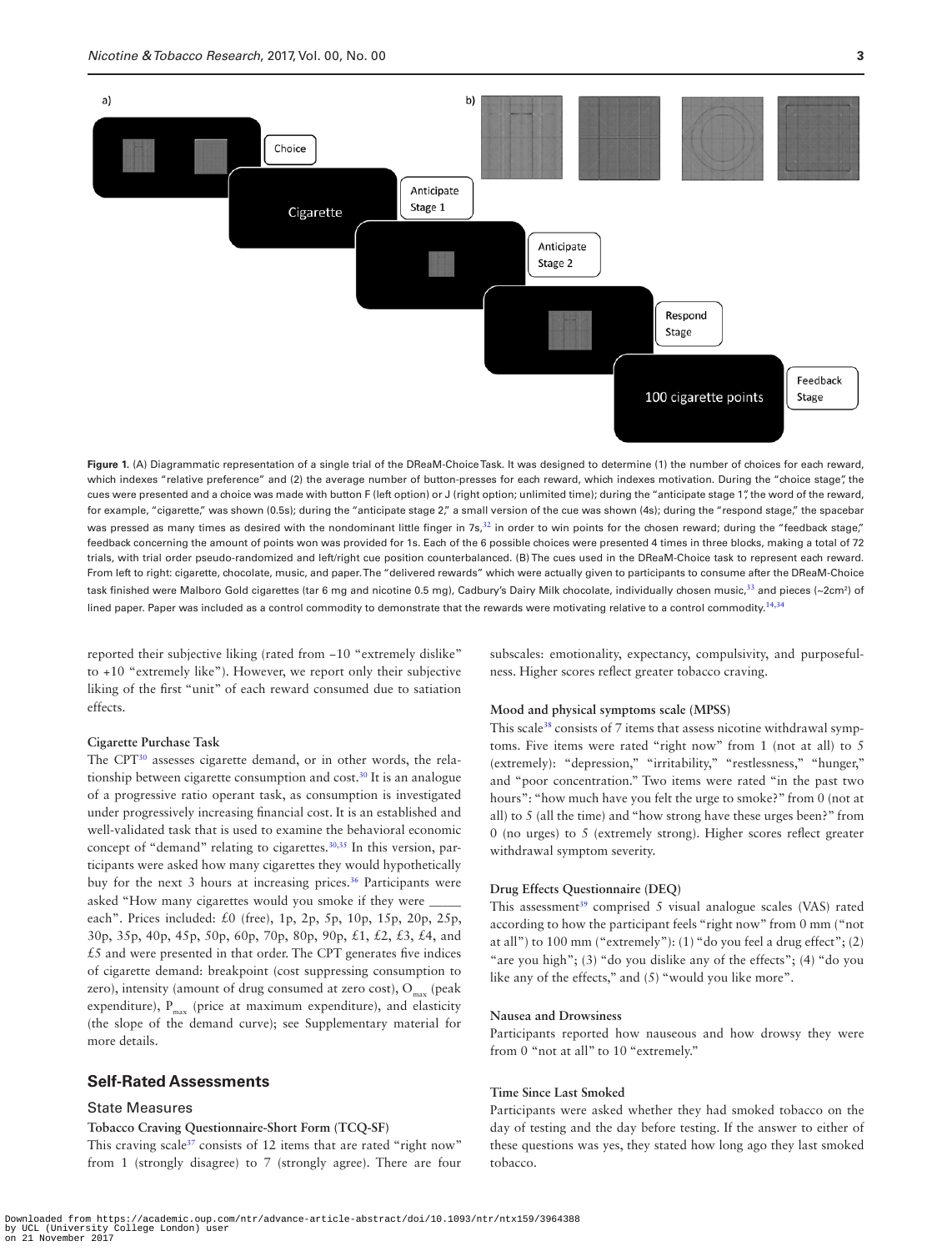#### Trait Measures

These measures assessed depression, tobacco/nicotine dependence, history of drug use, and anhedonia. A full description of the trait measures used can be found in the Supplementary material.

#### Procedure

Participants were screened on the telephone to determine if they met the eligibility criteria. Eligible participants attended two 3.5-hour sessions separated by a washout period lasting between 7 and 25 days (mean =  $9$ , SD = 4.4). Participants were told to smoke "normally" before the experiment; they were allowed to smoke (or not) before they arrived, depending on what was normal for them. Participants were also asked to fast for an hour beforehand and to avoid driving or operating heavy machinery on the day of testing. First, participants provided a carbon monoxide (CO) reading and completed the state questionnaires (excluding the DEQ). Pramipexole (0.5mg; peak plasma levels  $1-3$  h)<sup>40</sup> or matched placebo (lactose powder) was then orally administered. Based on previous research,<sup>25,41</sup> 30 mg of the peripheral dopamine D2 antagonist domperidone was orally administered on both sessions to reduce unwanted side effects such as nausea. Previous research suggests minimal central effects of dom-peridone,<sup>42</sup> as it cannot cross the blood–brain barrier.<sup>[43](#page-9-14)</sup> Therefore, we assumed domperidone would not affect reward processing, and pre-vious researchers have made this assumption too.<sup>24,[25](#page-8-16)[,41](#page-9-12)</sup> The nausea experienced by the participants had domperidone not been administered would have made the experiment unfeasible. Immediately after drug administration, participants completed half of the trait questionnaires, which were split across the two sessions. Testing began 90 minutes postdrug administration. Assessments were conducted in the following order: state questionnaires (90 minutes), CPT (100 minutes), other tasks that will be described elsewhere (105 minutes), DReaM-Choice task (145 minutes), reward consumption (175 minutes), and state questionnaires (195 minutes). Given the participants could have smoked just before taking part in the experiment, the minimum length of nicotine abstinence before the CPT was therefore approximately 1 hour 40 minutes, and the minimum length of nicotine abstinence before the DReaM-Choice task was approximately 2 hours 25 minutes. Smoking was not permitted until the consumption stage of the experiment. Participants were reimbursed £7.50/h.

#### Statistical Analyses

All data were analyzed using IBM Statistical Package for Social Sciences (IBM SPSS version 22) and Graphpad Prism 6, for the Cigarette Purchase Task data.

The majority of data were analyzed using the general linear model. Where residuals were not normally distributed or the group variances were not homogenous, nonparametric tests were used when available and appropriate. In repeated-measures analysis of variance [ANOVA], when sphericity was violated, the Greenhouse-Geisser correction was used, and corrected degrees of freedom are reported. In order to explore significant interactions, a Bonferonni correction was applied to post hoc comparisons via the syntax in SPSS. Drug order was included in all of the ANOVAs to determine if its presence affected the pattern of results. It did not, so the results are reported without drug order included. Given Beck Depression Inventory (BDI) scores differed between groups, we included this as a covariate after each analysis. In order to evaluate evidence in favor of null hypotheses, scaled Jeffreys-Zellner-Siow (JZS) Bayes factors were calculated using an online calculator [\(http://pcl.missouri.edu/](http://pcl.missouri.edu/bayesfactor) [bayesfactor](http://pcl.missouri.edu/bayesfactor)). We used a scaled-information prior of  $r = 1$ , which is the default value recommended.<sup>[44](#page-9-15)</sup>

A detailed description of the statistical analyses used for each set of data can be found in Supplementary material.

## **Results**

## **Demographics**

The dependent smokers and occasional smokers had similar average ages of 24.4 (SD =  $6.8$ ) and 22.6 (SD = 3.79), respectively. The dependent smokers had greater dependence than the occasional smokers on the FTND (5.7 vs. 0,  $U_{38} = 0.00$ ,  $p < .001$ ) and the Cigarette Dependence Scale (CDS; 18.5 vs. 7.7,  $t_{37}=11.923$ ,  $p <$ .001). The dependent smokers smoked more cigarettes per day and week (16.5 vs.  $0.5$ ,  $U_{38} = 0.00$ ,  $p < .001$ ), started smoking at an earlier age (13.4 vs. 15.0,  $t_{38} = 2.504$ ,  $p = .017$ ) and reported greater subjective liking, in general, of smoking a cigarette (8.2 vs. 5.2,  $t_{37}$  = 4.687, *p* < .001; Supplementary Tables A and B ) compared with the occasional smokers. There was no evidence that the groups differed on any nonsmoking demographic variables apart from BDI, on which dependent smokers  $(10.80, SD = 7.50)$  had a greater score than occasional smokers (6.26, SD = 4.58;  $t_{37}$ =2.265,  $p = .029$ .

#### State Measures

Relative to placebo, pramipexole increased feelings of "feel drug" and "dislike drug" and decreased feelings of "want more drug." See Supplementary material for the full drug effects questionnaire results.

#### **TCQ**

On each subscale and the total TCQ score [\(Table 1](#page-4-0)), there was an interaction between group and time, and main effects of both group and time. Dependent smokers, compared with occasional smokers, had greater craving on each subscale. Craving scores increased from predrug to postdrug and decreased from postdrug to postconsumption in dependent smokers, whereas craving scores stayed similar between predrug and postdrug and decreased from post-drug to post-consumption in occasional smokers. There was a main effect of drug on the compulsivity and purposefulness subscales, with greater scores on the pramipexole session than the placebo session.

#### **MPSS**

"Depressed" scores decreased as the experiment progressed while "hungry," "poor concentration" and "time spent with urges" increased as the experiment progressed (Supplementary Table C). The dependent smokers, compared with the occasional smokers, reported greater "time spent with urges" and "strength of urges to smoke." There was a main effect of drug on "strength of urges to smoke," with greater scores on the pramipexole session than the placebo session.

#### **Nausea and Drowsiness**

There were Drug  $\times$  Time interactions for both nausea ( $F_{2, 76} = 5.863$ ,  $p = .004$ ,  $\eta_{\text{p}}^2 = 0.134$ ) and drowsiness ( $F_{2, 76} = 9.699$ ,  $p < .001$ ,  $\eta_{\text{p}}^2 =$ 0.203). Exploration of the interactions showed that at postconsumption, for nausea, pramipexole led to higher ratings than placebo  $(t_{38})$  $= 2.571, p = .014$ , mean difference  $= 0.900$ ) and at postconsumption, for drowsiness, pramipexole led to higher ratings than placebo  $(t_{38}=4.695, p < .001, \text{ mean difference} = 2.000).$ 

#### **Time Since Last Smoked**

On the placebo condition, all dependent smokers had smoked either on the day of testing  $(n = 18)$  or the day before  $(n = 2)$ , and the mean time since last cigarette (relative to the start of the experiment) was 87.90 (SD = 217.94) minutes. On the placebo condition, six of the occasional smokers had smoked either on the day of testing (n = 3)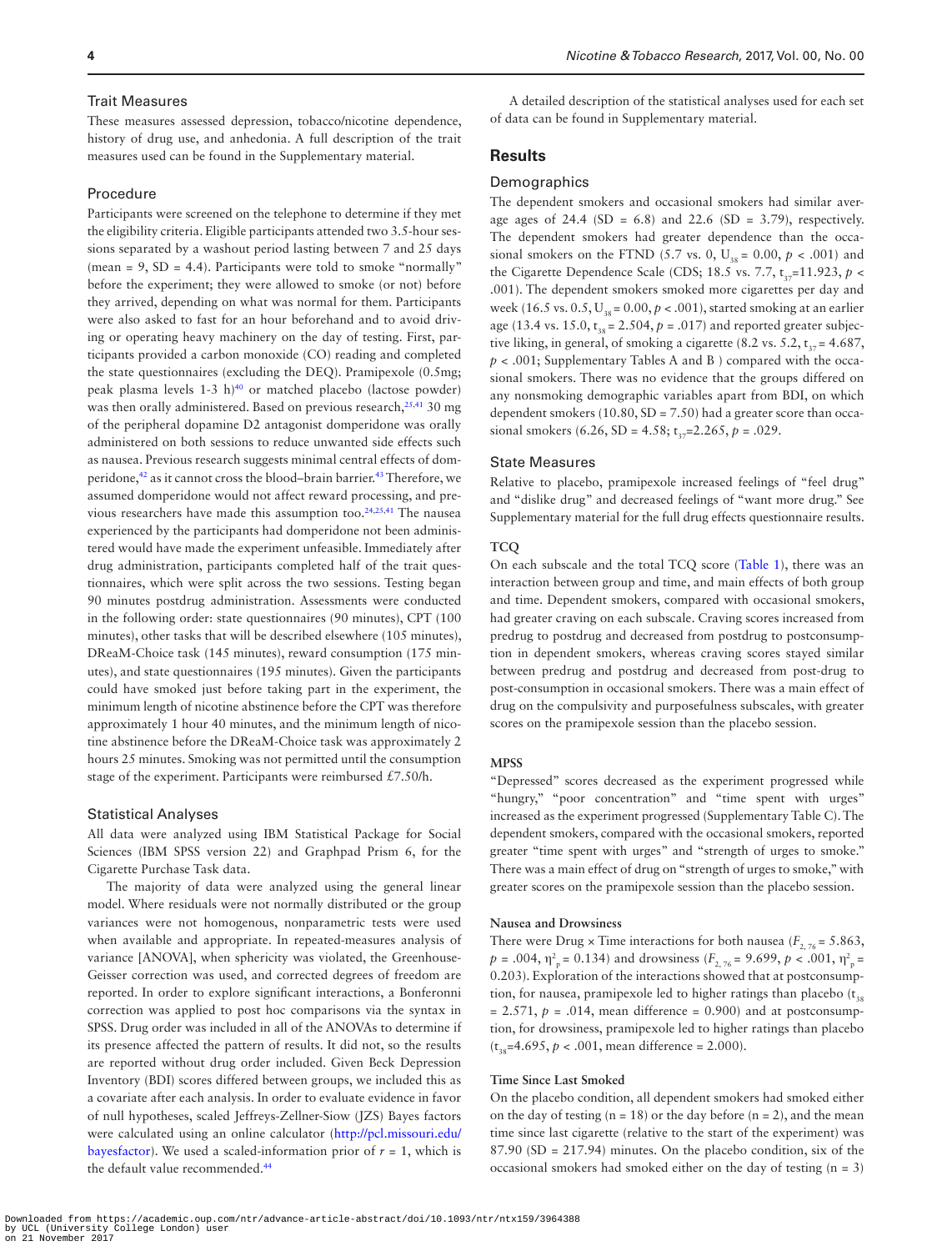|                            |                                                   |               |               | Occasional    |              | Group ×     | Groupx     | Group ×<br>Time   | Drug ×     |             |            |             |
|----------------------------|---------------------------------------------------|---------------|---------------|---------------|--------------|-------------|------------|-------------------|------------|-------------|------------|-------------|
|                            |                                                   | Dependent     |               |               |              | Drug x Time | Drug       |                   | Time       | Group       | Drug       | Time        |
|                            |                                                   | Placebo       | Pramipexole   | Placebo       | Pramipexole  | $F_{2.76}$  | $F_{1,38}$ | $F_{_{\rm 2.76}}$ | $F_{2,76}$ | $F_{1.38}$  | $F_{1.38}$ | $F_{2.76}$  |
| TCQ emotionality           | Predrug                                           | 8.40 (3.79)   | .30(4.99)     | 5.90(2.81)    | 5.15 (2.68)  | 0.904       | 1.116      | $13.683***$       | 1.463      | $10.752***$ | 1.532      | $20.989***$ |
|                            | Postdrug                                          | 9.25(4.38)    | .80(4.65)     | 5.10 (3.02)   | 5.90(3.31)   |             |            |                   |            |             |            |             |
|                            | Postconsumption                                   | 6.20(3.19)    | 5.65(2.85)    | 5.05(3.41)    | 5.15 (2.81)  |             |            |                   |            |             |            |             |
| TCQ expectancy             | Predrug                                           | 13.25(4.13)   | 4.65(3.22)    | 0.10(4.14)    | 9.75(4.33)   | 0.286       | 3.035      | $14.170***$       | 0.353      | $28.847***$ | 0.217      | 49.825***   |
|                            | Postdrug                                          | 16.40(3.97)   | 6.85(3.15)    | 9.70(4.24)    | 8.75 (4.23)  |             |            |                   |            |             |            |             |
|                            | Postconsumption                                   | 9.50 (3.91)   | .90(3.26)     | 7.20(3.69)    | 7.20 (2.98)  |             |            |                   |            |             |            |             |
| TCQ compulsivity           | Predrug                                           | 9.05(4.19)    | (0.25(4.32))  | 4.30 (1.98)   | 4.25 (1.83)  | 2.782       | 1.638      | $17.425***$       | 0.979      | $31.812***$ | $4.912*$   | 23.998***   |
|                            | Postdrug                                          | 9.90(4.93)    | (2.35(5.24)   | 4.55(2.48)    | 4.55(2.37)   |             |            |                   |            |             |            |             |
|                            | Postconsumption                                   | 7.50(4.19)    | .65(3.79)     | 3.80(1.79)    | 4.60(2.60)   |             |            |                   |            |             |            |             |
| TCQ purposefulness         | Predrug                                           | 12.65(2.89)   | 14.10(3.19)   | 8.45(2.84)    | 8.30 (3.31)  | 1.790       | 0.806      | $8.157$ ***       | 0.427      | 48.088***   | 5.349*     | $36.362***$ |
|                            | Postdrug                                          | 13.30(4.78)   | 15.35(3.86)   | 7.35(3.07)    | 7.70 (2.72)  |             |            |                   |            |             |            |             |
|                            | Postconsumption                                   | 9.80(4.62)    | .25(3.81)     | 5.55 (2.66)   | 6.65 (3.00)  |             |            |                   |            |             |            |             |
| TCQ total                  | Predrug                                           | 43.35 (12.88) | 48.30 (13.02) | 28.75 (8.97)  | 27.45(9.53)  | 1.339       | 2.020      | $18.780***$       | 0.263      | $37.186***$ | 2.891      | $52.705***$ |
|                            | Postdrug                                          | 48.85 (15.19) | 53.85 (15.79) | 26.85(10.36)  | 26.90 (9.66) |             |            |                   |            |             |            |             |
|                            | Postconsumption                                   | 33.00 (14.60) | 31.45 (10.95) | 21.60 (10.18) | 23.60 (9.70) |             |            |                   |            |             |            |             |
| $* p < .05; *** p < .001.$ | Abbreviation: TCQ, Tobacco Craving Questionnaire. |               |               |               |              |             |            |                   |            |             |            |             |

<span id="page-4-0"></span>**Table 1.** Group means (SD) for TCQ-SF predrug, postdrug, and postconsumption for placebo and pramipexole sessions for dependent and occasional smokers

Table 1. Group means (SD) for TCQ-SF predrug, postdrug, and postconsumption for placebo and pramipexole sessions for dependent and occasional smokers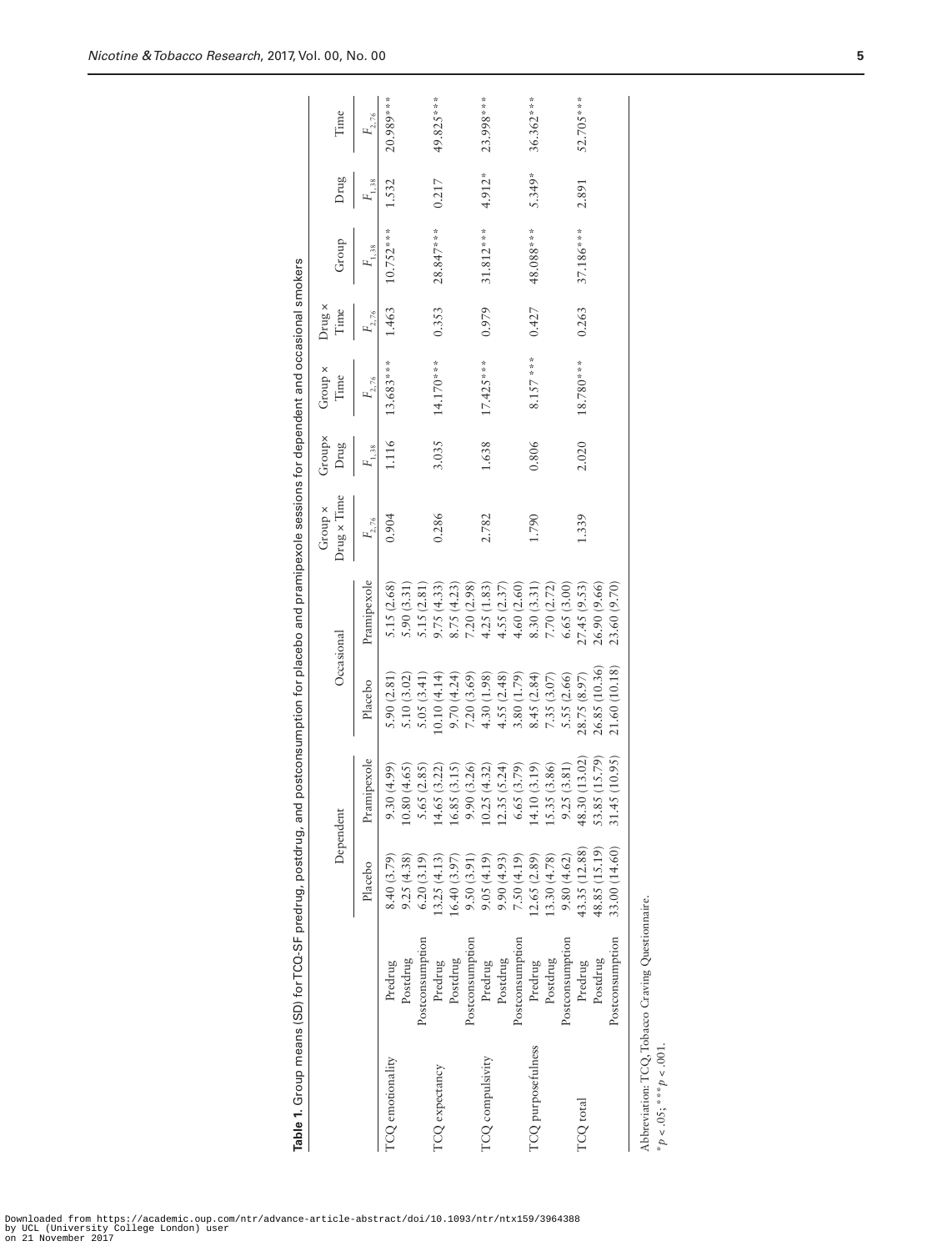or the day before  $(n = 3)$ . Of those six, the mean time since last cigarette was  $501.83$  (SD =  $556.35$ ) minutes.

On the pramipexole condition, all dependent smokers had smoked on the day of testing, and the mean time since last cigarette was 29.30 (SD = 37.07) minutes. On the pramipexole condition, seven of the occasional smokers had smoked either on the day of testing  $(n = 1)$  or the day before  $(n = 6)$ . Of those seven, the mean time since last cigarette was 915.05 (SD = 258.33) minutes.

The DReaM-Choice task was completed approximately 2 hours 25 minutes after the start of the experiment, so each participant's nicotine abstinence was equal to 2 hours 25 minutes + their time since last smoked.

Neither group significantly differed in their time since last cigarette between placebo and pramipexole conditions. However, there was a main effect of group such that the dependent smokers had smoked more recently than the occasional smokers  $(F_{1, 24} = 55.972,$  $p < .001, \eta_{\text{p}}^2 = .700$ ).

## DReaM-Choice task

#### **Choices**

One occasional smoker's data was missing due to a computer error [\(Figure 2a](#page-5-0)). A three-way ANOVA with a between-subjects factor of group and within-subjects factors of drug and reward was conducted. There was an interaction between group and reward

 $(F_{2.430, 89.927} = 21.009, p < .001, \eta^2_p = .362)$  and a main effect of reward  $(F_{2.430, 89.927} = 55.883, p < .001, \eta_{p}^{2} = .602$ . Exploration of the Group  $\times$ Reward interaction showed that dependent smokers chose cigarettes more  $(t_{0.7} = 7.259, p < .001$ , mean difference=15.737, 95% confidence interval [CI]: 11.344 to 20.129) and chocolate less  $(t_{37}=4.702,$ *p* < .001, mean difference = 12.366, 95% CI: 7.038 to 17.694) than occasional smokers.

There was no three-way interaction ( $F_{2.412, 89.251}$  = 0.502,  $p = .660$ ,  $\eta_{\text{p}}^2$  = .013) and no interaction between drug and reward (F<sub>2.412, 89.251</sub> = 0.550,  $p = .612$ ,  $\eta^2$ <sub>p</sub> = .015) and no main effect of drug ( $F_{1, 37}$  = .769,  $p = .386$ ,  $\eta_{\text{p}}^2$ =0.020). Covarying for BDI had no effect.

For the effect pramipexole had on cigarette choices, within the dependent smokers, the Bayesian analysis showed that the null hypothesis was about 6 times more likely than the alternative hypothesis (JZS Bayes factor = 5.86), providing evidence that pramipexole did not affect their number of cigarette choices. Within the occasional smokers, the Bayesian analysis showed that the null hypothesis was about 6 times more likely than the alternative hypothesis (JZS Bayes factor = 5.63), providing evidence that pramipexole did not affect their number of cigarette choices.

#### **Average Number of Button-Presses**

One occasional smoker's data was missing due to a computer error [\(Figure 2b\)](#page-5-0). There were no differences between the groups



<span id="page-5-0"></span>**Figure 2.** Group means for (A) The number of choices for each reward type and (B) the average number of button-presses for each reward type, in the DReaM-Choice, for dependent and occasional smokers on the placebo and pramipexole sessions. Error bars show standard error.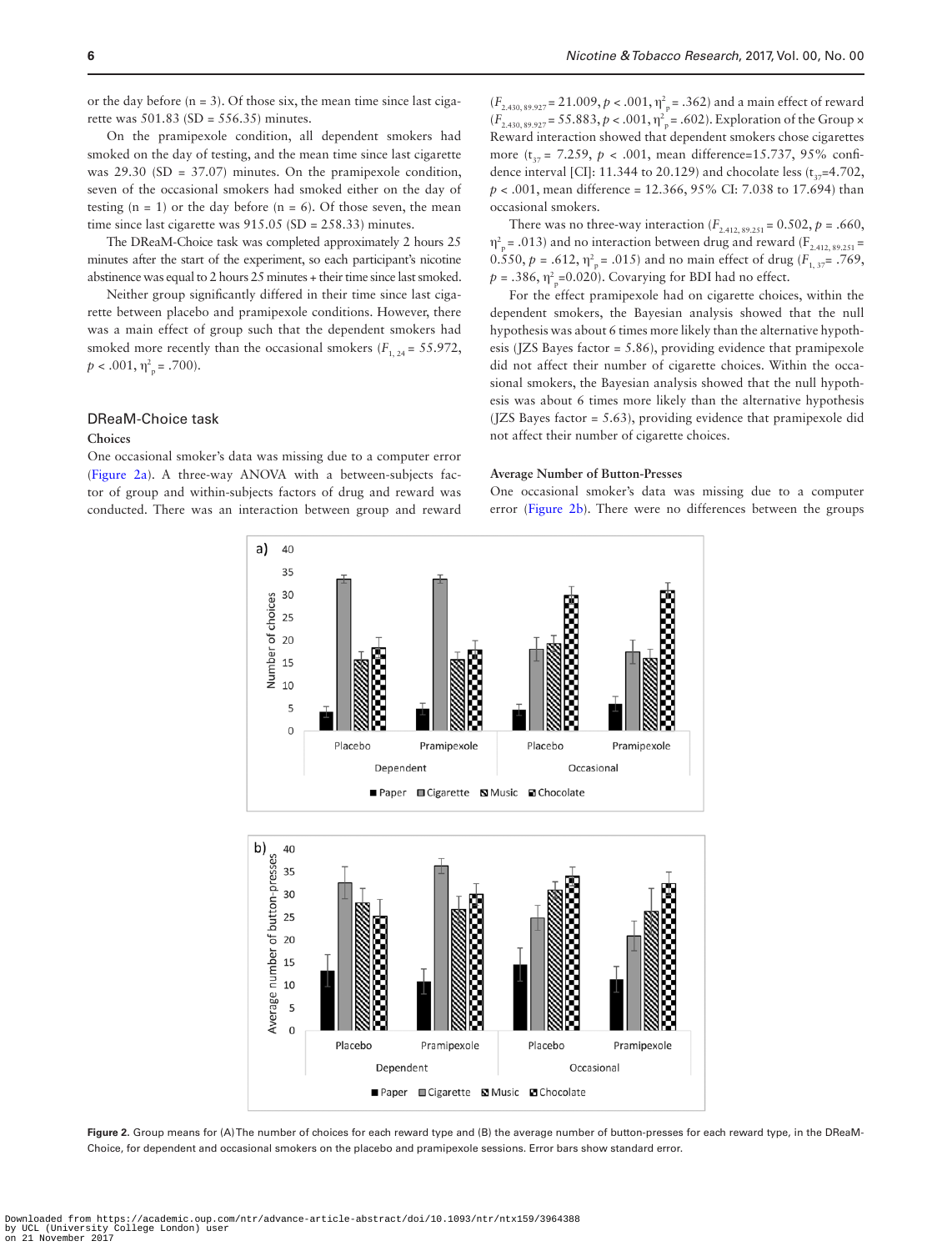or sessions in baseline button-pressing speed, so analysis continued without including this as a covariate. A three-way ANOVA with a between-subjects factor of group and within-subjects factors of drug and reward was conducted. There was an interaction between group and reward ( $F_{3, 111} = 6.999$ ,  $p < .001$ ,  $\eta_{p}^{2} = .159$ ) and a main effect of reward ( $F_{3, 111} = 35.373, p < .001, \eta_{p}^{2} = 0.489$ ). Exploration of the Group × Reward interaction showed that the dependent smokers pressed for cigarettes more  $(t_{37}=3.663, p \lt 0.01, \text{ mean})$ difference=11.613, 95% CI: 5.189 to 18.036) than the occasional smokers. There was no three-way interaction  $(F_{3, 111}=35.373, p <$ .001,  $\eta_{\text{p}}^2$ =0.489), no interaction between drug and reward ( $F_{2.229, 82.461}$ = .976,  $p = .389$ ,  $\eta_p^2 = 0.026$ ), and no main effect of drug ( $F_{1, 37} = .348$ ,  $p = .559$ ,  $\eta_{\text{p}}^2$ =0.009). Covarying for BDI had no effect.

For the effect pramipexole had on button-pressing for cigarettes, within the dependent smokers, the Bayesian analysis showed that the null hypothesis was about 4 times more likely than the alternative hypothesis (JZS Bayes factor = 3.58), providing evidence that pramipexole did not affect button-pressing for cigarettes. Within the occasional smokers, the Bayesian analysis showed that the null hypothesis was about 3 times more likely than the alternative hypothesis (JZS Bayes factor = 3.36), providing evidence that pramipexole did not affect button-pressing for cigarettes.

See Supplementary material for the "time taken to choose a reward" results.

#### **Liking of First Reward Unit Consumed**

There was an interaction between group and reward  $(F_{2, 130.476} =$ 4.457,  $p = .013$ ,  $\eta^2_{\text{p}} = 0.064$ ) and a main effect of group ( $F_{1, 41.759}$ )  $= 6.086, p = .018, \eta_{\text{p}}^2 = 0.226$ , with overall liking higher in the dependent smokers than the occasional smokers (Supplementary Figure A). The Group  $\times$  Reward interaction was explored by conducting mixed effects models within each reward separately. Dependent smokers liked cigarettes more than occasional smokers  $(F_{1, 26.073} = 19.738, p < .001, \eta_{p}^{2} = 0.431)$ , but there were no differences for music ( $F_{1, 28.799}$ =1.567,  $p = .221$ ,  $\eta_{p}^{2}$ =0.0516) or chocolate  $(F_{1, 32.330} = 0.140, p = .710, \eta_{\text{p}}^2 = 0.004)$ . There was a trend main effect of drug with liking ratings marginally higher following

pramipexole compared with placebo  $(F_{1, 122, 249} = 3.175, p = .077,$  $η<sup>2</sup><sub>p</sub> = 0.0253$ ) but no Drug × Reward interaction ( $F<sub>2, 121.737</sub> = 0.388$ ,  $p = .679, \eta_{\text{p}}^2 = .006$ ).

## CPT

One dependent smoker and three occasional smokers were excluded for stating they would buy the same amount of cigarettes for every price [\(Figure 3\)](#page-6-0). Elasticity for an additional two occasional smokers could not be calculated by GraphPad Prism 6 due to an unsuitable range of data points. Breakpoint, intensity,  $O_{\text{max}}$ , and  $P_{\text{max}}$  were all  $log<sub>10</sub>$  transformed to improve the normality of their distributions and their residuals' distributions. Correlations between the indices of demand can be seen in Table E of the Supplementary material. There were frequently high associations between them, as has been found in previous research.

A two-way ANOVA with a between-subjects factor of group and a within-subjects factor of drug was conducted for each CPT outcome variable. There was a main effect of group for breakpoint (*F*<sub>1</sub>,  $\frac{1}{32}$ =21.764, *p* < .001,  $\eta^2$ <sub>p</sub>=0.404), intensity (*F*<sub>1, 32</sub>=35.367, *p* < .001,  $η<sup>2</sup><sub>p</sub> = 0.525$ ), O<sub>max</sub> (*F*<sub>1, 31</sub>=25.147, *p* < .001,  $η<sup>2</sup><sub>p</sub> = 0.448$ ), and P<sub>max</sub> (*F*<sub>1,</sub> <sub>31</sub>=18.740, *p* < .001,  $η<sup>2</sup><sub>p</sub>$ =0.377). For all of these outcomes, dependent smokers had greater values than occasional smokers. There was no main effect of drug and no interaction between drug and group on any CPT metric (see Supplementary Table D).

Adding BDI as a covariate into the models showed that BDI did not interact with the drug effects; however, higher BDI levels were associated with greater demand for cigarettes (see Supplementary material).

For the effect of pramipexole on CPT metrics, within dependent smokers, the Bayesian analyses showed that the null hypotheses were more likely than the alternative hypotheses for breakpoint, intensity,  $O_{max}$ ,  $P_{max}$ , and elasticity with JZS Bayes factors of 5.56, 2.14, 4.69, 1.08, and 2.39, respectively. Within the occasional smokers, the Bayesian analyses showed that null hypotheses were more likely than the alternative hypotheses for breakpoint, intensity,  $O_{\text{max}}$ ,  $P_{\text{max}}$ , and elasticity with JZS Bayes factors of 5.26, 4.62, 2.98, 4.24, and 1.58.



<span id="page-6-0"></span>**Figure 3.** Cigarette demand curve from the Cigarette Purchase Task (CPT) for dependent and occasional smokers on the placebo and pramipexole sessions. Error bars show standard error. DepPlac = Dependent smokers on placebo; OccPlac = Occasional smokers on placebo; DepPram = Dependent smokers on pramipexole; OccPram = Occasional smokers on pramipexole.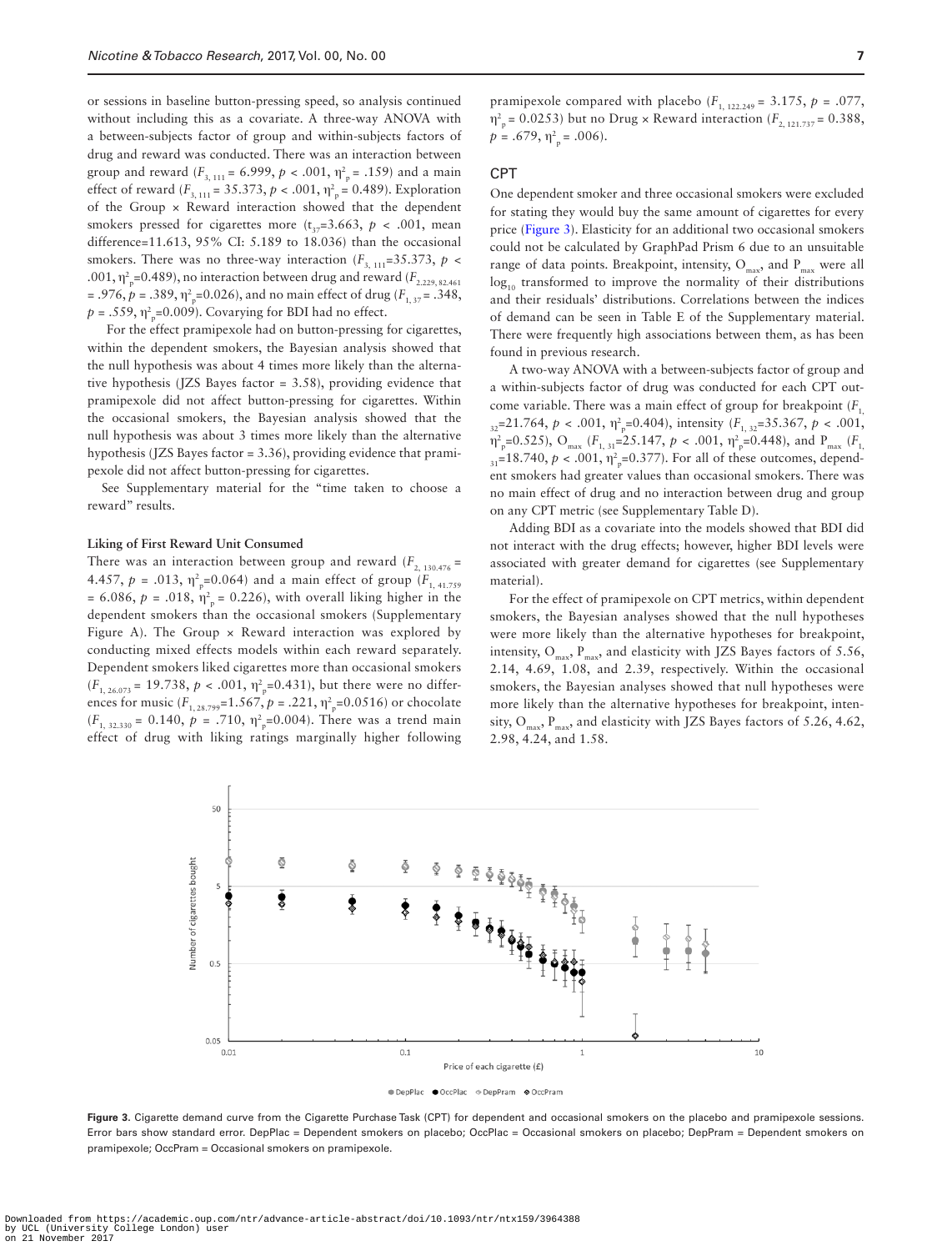## Correlations

Within the occasional smokers, subjective ratings of liking cigarettes in general predicted behavior on the DReaM-Choice task. However, this was not the case in the dependent smokers. See Supplementary material for full results.

#### Fidelity of the Blind

The distribution of drug guesses (whether the participant was on placebo or pramipexole) was marginally different from that of chance as determined by the McNemar test ( $p = .052$ ), suggesting there was some evidence that participants could tell what drug they had been given.

## **Discussion**

To the authors' knowledge, this is the first study to examine whether pramipexole acutely influences motivation for real cigarettes. In dependent and occasional cigarette smokers, a single oral 0.5 mg dose of pramipexole did not affect the relative preference for, motivation for and liking of cigarettes in the DReaM-Choice task. Moreover, there was no evidence that pramipexole affected demand for cigarettes in the CPT or self-reported craving or withdrawal symptoms. Nor was there evidence that pramipexole influenced responding for the consummatory nondrug rewards in the DReaM-Choice task. Bayesian analyses, conducted within each group separately, showed there was evidence in favor of the null hypotheses that pramipexole did not affect motivation for cigarettes or cigarette demand in the CPT. Furthermore, pramipexole did not have different effects on occasional and dependent smokers' motivation for cigarettes. In support of previous research,<sup>[14](#page-8-9)</sup> dependent smokers exhibited greater motivation for cigarettes than occasional smokers, while there was no evidence that dependent smokers were less motivated to receive chocolate or music.

#### Pramipexole

In terms of pramipexole affecting choices, button-pressing, and demand for cigarettes, we found nonsignificant results, mostly small effect sizes and evidence from Bayesian analyses in favor of the null hypotheses. Our findings therefore question the role of the D2-subfamily of dopamine receptors, especially the D3 receptor in the motivation to smoke cigarettes. Given bromocriptine reduced ad libitum smoking in humans, $17$  D2-preferring agonists may be superior to D3-preferring agonists (pramipexole) in disrupting cigarette processing. However, their results could be partially due to large increases in nausea, rather than central dopamine receptor agonism. If nausea simply reduces cigarette smoking, the coadministration of domperidone may have dampened the effects of pramipexole. Interestingly, although we coadministered domperidone, the pramipexole condition did lead to higher ratings of nausea and drowsiness at postconsumption, so domperidone did not fully eradicate the emetic effects of pramipexole.

More generally, the focus on dopamine in addiction, particularly nonstimulant addiction, may be overstated.<sup>5</sup> For instance, acutely administered nicotine has sometimes failed to provoke dopamine release in the striatum,<sup>45,46</sup> and an unchanged striatal D2/D3 recep-tor density in cigarette smokers has been reported.<sup>[47](#page-9-18)</sup> Despite some positive findings concerning bromocriptine, other dopamine agonists and antagonists have failed to show effects on craving for cigarettes.[23](#page-8-14) Our null results lend support to the general hypothesis that

nicotine addiction is more complex, in a neurobiological sense, than simply a dysfunctioning dopamine system.

Alternatively, it may be that chronic, rather than acute, administration of pramipexole is needed in order to more substantially manipulate the dopamine system such that motivation to smoke is lowered. Indeed, bupropion, an approved drug for aiding smoking cessation can increase smoking when given acutely[48](#page-9-19) but reduces smoking when given chronically.<sup>[49](#page-9-20)</sup> Importantly, pramipexole may have different effects in cigarette smokers who are motivated to quit from those who are not, like bupropion and nicotine replacement therapy.<sup>50</sup>

Previously, pramipexole (at this dose) has been shown to reduce the strength of urges to smoke.<sup>24</sup> In contrast, craving in this study appeared to be greater during the pramipexole session compared with the placebo session (on two subscales of the TCQ-SF and the "strength of urges" subscale of the MPSS). However, there were no Drug ×Time interactions, and these effects appeared to be driven by seemingly random baseline differences (see [Table 1](#page-4-0) and Supplementary Table C). Hence, our results suggest that pramipexole neither reduced nor enhanced craving for cigarettes.

Pramipexole did not affect relative preference for, motivation for or liking of the consummatory nondrug rewards, music, and chocolate. Given its promotivational acute, $2<sup>5</sup>$  we had hoped pramipexole would enhance nondrug reward processing, while impairing cigarette reward processing.[24,](#page-8-15)[25](#page-8-16) This differential profile of drug and nondrug reward processing effects may have the most therapeutic benefits[.16](#page-8-19),[28](#page-8-20) However, not only did pramipexole fail to significantly alter processing of cigarette reward, it also failed to alter reward processing of the consummatory nondrug rewards.

#### Group differences

In terms of group differences, the dependent smokers demonstrated hypersensitivity to cigarettes compared with the occasional smokers. The dependent smokers chose cigarettes more frequently, worked harder for them during the button-pressing stage and reported greater subjective liking when they consumed cigarettes. This replicates a previous comparison between these groups on the DReaM-Choice task[.14](#page-8-9) Despite augmented motivation for drugs being a hallmark of addiction, previous laboratory-based tests of cigarette self-administration have sometimes failed to differentiate addicted and nonaddicted smokers.<sup>[15](#page-8-21),51</sup> Therefore, these data from the DReaM-Choice reveal that enhanced motivated responding for cigarettes in dependent versus occasional smokers can be reliably detected in the laboratory. Moreover, as would be expected, the forced period of nicotine abstinence during the experiment enhanced craving only in the dependent smokers, but not the occasional smokers, who would be used to periods much longer than this without smoking.

There was no evidence that dependent smokers were less motivated for chocolate or music than occasional smokers, as measured by button-pressing. This corroborates previous research<sup>14,52</sup> that nicotine-dependent smokers do not appear to be amotivated for nondrug rewards following ad libitum smoking or short (approximately 2 hours 25 minutes in this study) nicotine abstinence. Whether or not more substantial nicotine abstinence (12-24 hours) produces nondrug reward processing deficits remains contentious.[14](#page-8-9)[,15,](#page-8-21)[52](#page-9-23)[,53](#page-9-24)

## Strengths and limitations

Key strengths of this study include the placebo-controlled, doubleblind, crossover design; the relatively large sample size  $(n = 40)$ ,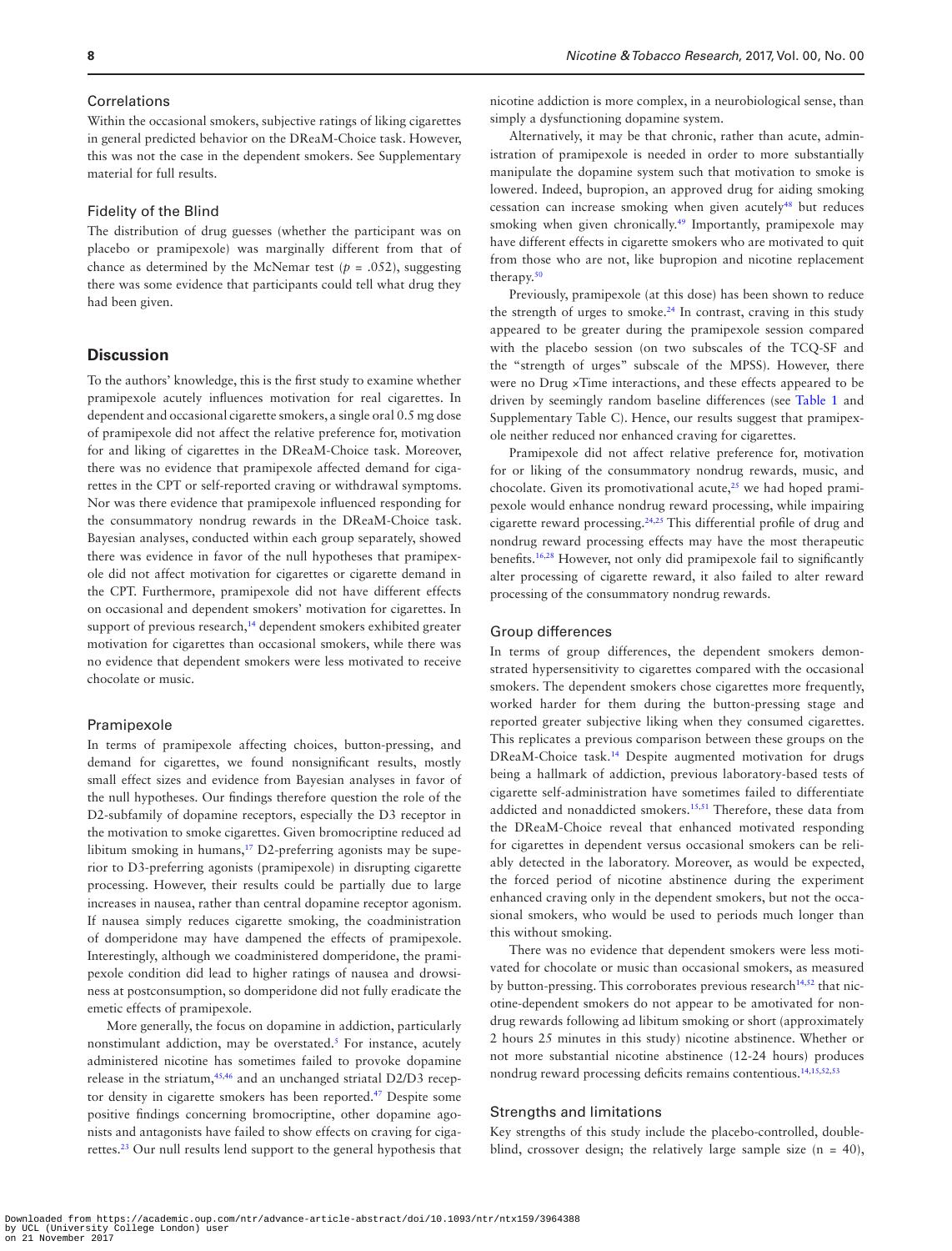compared with other acute pramipexole studies<sup>[20](#page-8-13),24</sup>; the well-matched groups; the range of metrics we used to assess motivation to smoke cigarettes; and the comparison of real cigarettes with real nondrug rewards in the DReaM-Choice task. Another strength is that results from the DReaM-Choice task and the CPT dovetailed to demonstrate that pramipexole had no significant effect on motivation to smoke cigarettes. Moreover, the associations between performance on the DReaM-Choice task and the CPT demonstrate the DReaM-Choice task's validity. A methodological improvement would have been the measurement of biological variables, such as pramipexole plasma levels<sup>40</sup> so that the ability of the drug to enter the blood could have been verified. Future research should also investigate the effects of different doses of pramipexole on motivational processing.

#### Summary

In conclusion, we found no evidence to suggest that an acute, low dose of pramipexole reduces motivation for cigarettes or redresses the imbalance of cigarette and non-drug reward processing in dependent cigarette smokers. Following a short period of nicotine abstinence (2 hours 25 minutes), dependent smokers appeared to be more motivated for cigarettes but no less motivated for consummatory nondrug rewards than occasional smokers. These findings may question the role of the D2-subfamily of dopamine receptors, especially the D3 receptor, in cigarette-seeking behavior in both dependent and occasional smokers; however, further pharmacological and imaging research is needed to fully understand what roles these receptors play in nicotine dependence.

## **Supplementary Material**

Supplementary data are available at *Nicotine and Tobacco Research* online.

## **Funding**

This study was funded by BBSRC PhD funding.

## **Declaration of Interests**

CJAM has consulted for Janssen and GlaxoSmithKline and received compensation. No other authors have anything to declare.

## **References**

- <span id="page-8-0"></span>1. Di Chiara G, Imperato A. Drugs abused by humans preferentially increase synaptic dopamine concentrations in the mesolimbic system of freely moving rats. *Proc Natl Acad Sci U S A*. 1988;85(14):5274–5278.
- <span id="page-8-1"></span>2. Salamone JD, Correa M. Motivational views of reinforcement: implications for understanding the behavioral functions of nucleus accumbens dopamine. *Behav Brain Res*. 2002;137(1-2):3–25.
- 3. Berridge KC, Robinson TE. What is the role of dopamine in reward: hedonic impact, reward learning, or incentive salience? *Brain Res Brain Res Rev*. 1998;28(3):309–369.
- 4. Schultz W, Dayan P, Montague PR. A neural substrate of prediction and reward. *Science*. 1997;275(5306):1593–1599.
- <span id="page-8-2"></span>5. Nutt DJ, Lingford-Hughes A, Erritzoe D, Stokes PR. The dopamine theory of addiction: 40 years of highs and lows. *Nat Rev Neurosci*. 2015;16(5):305–312.
- 6. Volkow ND, Fowler JS, Wang GJ, Swanson JM. Dopamine in drug abuse and addiction: results from imaging studies and treatment implications. *Mol Psychiatry*. 2004;9(6):557–569.
- 7. Robinson TE, Berridge KC. The neural basis of drug craving: an incentive-sensitization theory of addiction. *Brain Res Brain Res Rev*. 1993;18(3):247–291.
- <span id="page-8-3"></span>8. Goldstein RZ, Volkow ND. Dysfunction of the prefrontal cortex in addiction: neuroimaging findings and clinical implications. *Nat Rev Neurosci*. 2011;12(11):652–669.
- <span id="page-8-4"></span>9. Anselme P. The effect of exposure to drugs on the processing of natural rewards. *Neurosci Biobehav Rev*. 2009;33(3):314–335.
- <span id="page-8-5"></span>10. Fehr C, Yakushev I, Hohmann N, et al. Association of low striatal dopamine d2 receptor availability with nicotine dependence similar to that seen with other drugs of abuse. *Am J Psychiatry*. 2008;165(4):507–514.
- <span id="page-8-6"></span>11. Leroy C, Karila L, Martinot JL, et al. Striatal and extrastriatal dopamine transporter in cannabis and tobacco addiction: a high-resolution PET study. *Addict Biol*. 2012;17(6):981–990.
- <span id="page-8-7"></span>12. Rose EJ, Ross TJ, Salmeron BJ, et al. Chronic exposure to nicotine is associated with reduced reward-related activity in the striatum but not the midbrain. *Biol Psychiatry*. 2012;71(3):206–213.
- <span id="page-8-8"></span>13. Jansma JM, van Hell HH, Vanderschuren LJ, et al. THC reduces the anticipatory nucleus accumbens response to reward in subjects with a nicotine addiction. *Transl Psychiatry*. 2013;3:e234.
- <span id="page-8-9"></span>14. Lawn W, Freeman TP, Hindocha C, et al. The effects of nicotine dependence and acute abstinence on the processing of drug and non-drug rewards. *Psychopharmacology (Berl)*. 2015;232(14):2503–2517.
- <span id="page-8-21"></span>15. Bühler M, Vollstädt-Klein S, Kobiella A, et al. Nicotine dependence is characterized by disordered reward processing in a network driving motivation. *Biol Psychiatry*. 2010;67(8):745–752.
- <span id="page-8-19"></span>16. Versace F, Lam CY, Engelmann JM, et al. Beyond cue reactivity: blunted brain responses to pleasant stimuli predict long-term smoking abstinence. *Addict Biol*. 2012;17(6):991–1000.
- <span id="page-8-10"></span>17. Jarvik ME, Caskey NH, Wirshing WC, et al. Bromocriptine reduces cigarette smoking. *Addiction*. 2000;95(8):1173–1183.
- <span id="page-8-11"></span>18. Murphy MF, Hey K, Johnstone E, et al. Bromocriptine use is associated with decreased smoking rates. *Addict Biol*. 2002;7(3):325–328.
- <span id="page-8-12"></span>19. Mierau J, Schneider FJ, Ensinger HA, Chio CL, Lajiness ME, Huff RM. Pramipexole binding and activation of cloned and expressed dopamine D2, D3 and D4 receptors. *Eur J Pharmacol*. 1995;290(1):29–36.
- <span id="page-8-13"></span>20. Samuels ER, Hou R, Langley R, Szabadi E, Bradshaw C. Comparison of pramipexole and amisulpride on alertness, autonomic and endocrine functions in healthy volunteers. *Psychopharmacology (Berl)*. 2006;187(4):498–510.
- 21. Maj J, Rogóz Z, Skuza G, Kołodziejczyk K. The behavioural effects of pramipexole, a novel dopamine receptor agonist. *Eur J Pharmacol*. 1997;324(1):31–37.
- 22. Pizzagalli DA, Evins AE, Schetter EC, et al. Single dose of a dopamine agonist impairs reinforcement learning in humans: behavioral evidence from a laboratory-based measure of reward responsiveness. *Psychopharmacology (Berl)*. 2008;196(2):221–232.
- <span id="page-8-14"></span>23. Franken IH, Booij J, van den Brink W. The role of dopamine in human addiction: from reward to motivated attention. *Eur J Pharmacol*. 2005;526(1-3):199–206.
- <span id="page-8-15"></span>24. Freeman TP, Das RK, Kamboj SK, Curran HV. Dopamine, urges to smoke, and the relative salience of drug versus non-drug reward. *Soc Cogn Affect Neurosci*. 2015;10(1):85–92.
- <span id="page-8-16"></span>25. Freeman TP, Morgan CJ, Brandner B, Almahdi B, Curran HV. Dopaminergic involvement in effort-based but not impulsive reward processing in smokers. *Drug Alcohol Depend*. 2013;130(1):109–114.
- <span id="page-8-17"></span>26. Zhou X, Nonnemaker J, Sherrill B, Gilsenan AW, Coste F, West R. Attempts to quit smoking and relapse: factors associated with success or failure from the ATTEMPT cohort study. *Addict Behav*. 2009;34(4):365–373.
- <span id="page-8-18"></span>27. Killen JD, Fortmann SP. Craving is associated with smoking relapse: findings from three prospective studies. *Exp Clin Psychopharmacol*. 1997;5(2):137–142.
- <span id="page-8-20"></span>28. Versace F, Engelmann JM, Robinson JD, et al. Prequit fMRI responses to pleasant cues and cigarette-related cues predict smoking cessation outcome. *Nicotine Tob Res*. 2014;16(6):697–708.